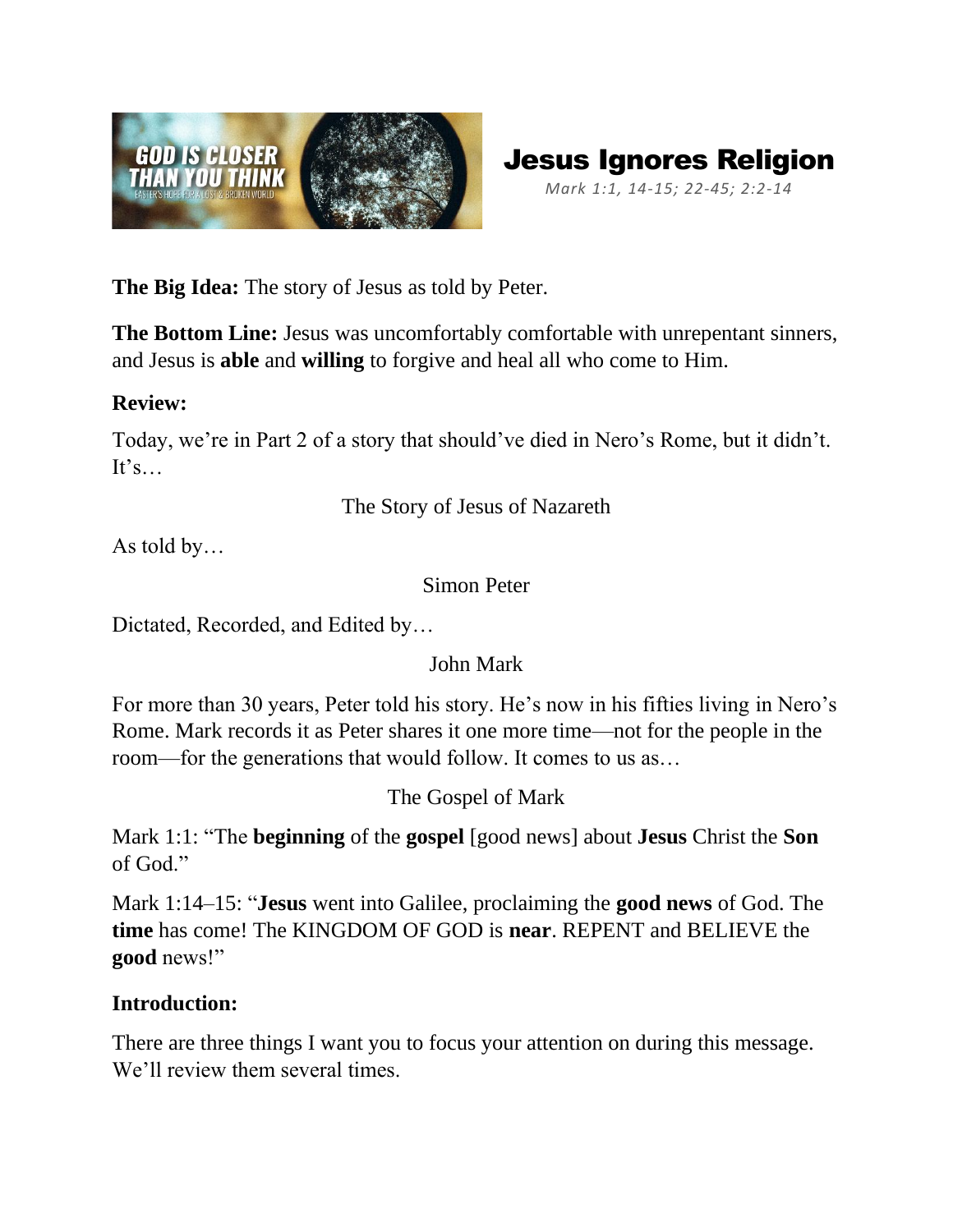- 1. Jesus **ignored** certain religious protocol.
- 2. Jesus claimed to have the authority to **forgive** sin.
- 3. Jesus was uncomfortably **comfortable** with **unrepentant** sinners.

### **Tension:**

Jesus removed these three obstacles to God. The church reintroduced them, and if that happened to you, I'm very sorry about that. If that represents your experience, I pray today's message clears away those obstacles in your life.

## **Truth:**

Read Mark 1:39-45.

Jesus was not put off by the man's request. Instead, He was filled with compassion, and He was able and willing to ignore all purity laws, touch the man, and heal him.

Read Mark 2:2-12.

Do you ever wonder if God is able and willing to forgive and heal you?

Is peace with God *really* possible? Peter says, "Yes!"

Mark 1:15, "The **time** has come! The KINGDOM OF GOD has come **near**. REPENT and BELIEVE the **good news**!"

Read Mark 1:14-15.

The **kingdom of God** is **near**. **Everybody** was invited to **participate** in it.

### **Conclusion:**

Mark 1:15: "The **time** has come! The KINGDOM OF GOD is **near**."

This new way would continue to collide with Peter's way, and Peter's fear, and Peter's insecurity, and even Peter's prejudice.

It collides with my fear, my insecurities, and my prejudice most of the time, and I know better. Peter, Andrew, James, and John had a decision to make.

Do we walk away…? Do we save our reputations…?

# **Application:**

Or do we…